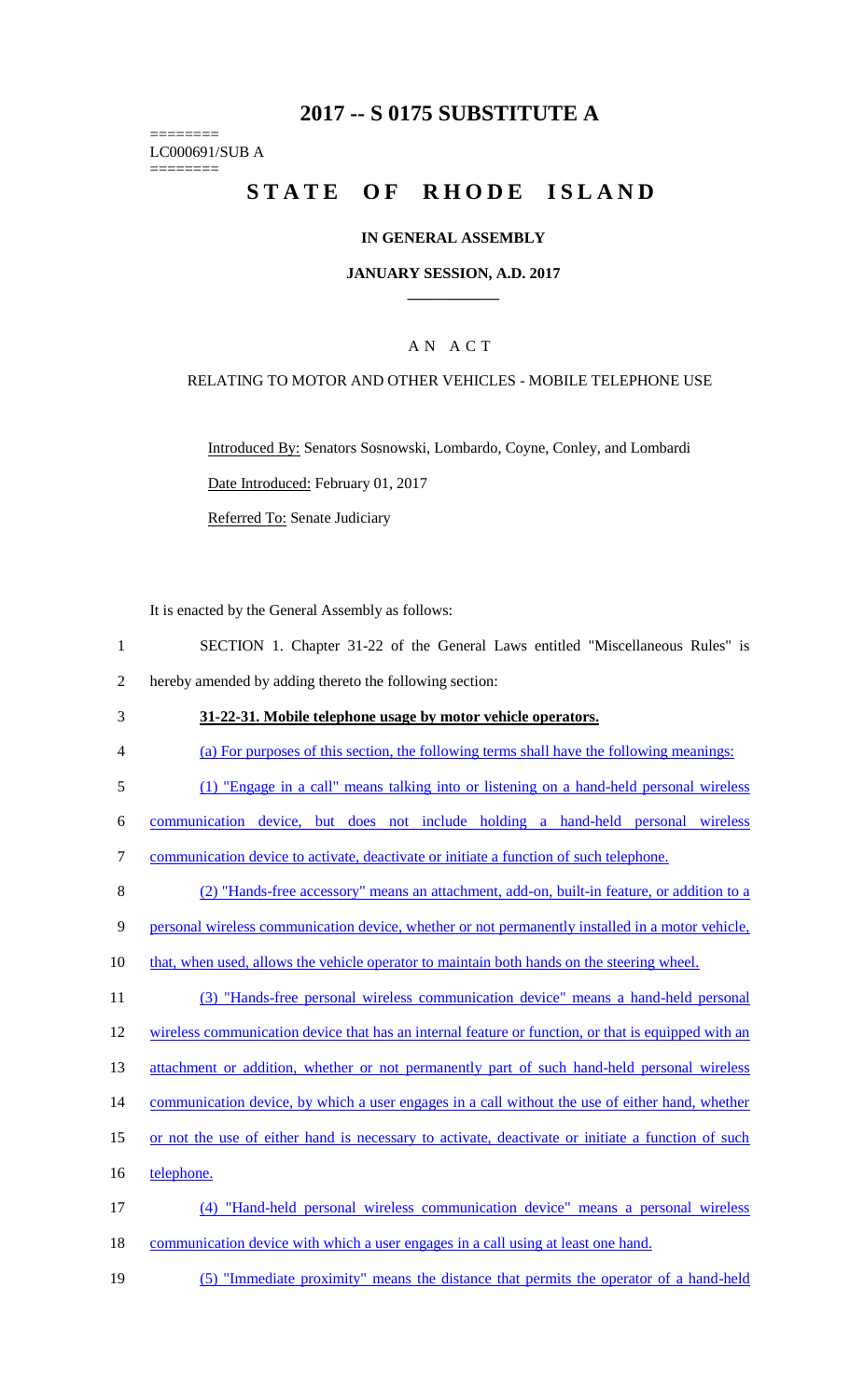1 personal wireless communication device to hear telecommunications transmitted over such hand-2 held personal wireless communication device, but does not require physical contact with such 3 operator's ear. 4 (6) "Mobile telephone" means a personal wireless communication device, analog, 5 wireless or digital telephone capable of sending or receiving telephone communication without an 6 access line for service. 7 (7) "Public utility" means a business that provides electricity, natural gas, water, and 8 communications and other information services to residential and commercial customers. 9 (8) "Using" or "use" means holding a hand-held personal wireless communication device 10 to, or in the immediate proximity of, the user's ear. 11 (b)(1) Except as otherwise provided in this section, no person shall operate a motor 12 vehicle, while using a hand-held personal wireless communication device to engage in a call 13 while such vehicle is in motion. 14 (2) An operator of a motor vehicle who holds a hand-held personal wireless 15 communication device to, or in the immediate proximity of, the operator's ear while such vehicle 16 is in motion is presumed to be engaging in a call within the meaning of this section. The 17 presumption established by this subdivision is rebuttable by evidence tending to show that the 18 operator was not engaged in a call. 19 (3) The provisions of this section shall not be construed as authorizing the seizure or 20 forfeiture of a hand-held personal wireless communication device, unless otherwise provided by 21 law. 22 (4) Subsection  $(b)(1)$  of this section shall not apply to: 23 (i) The use of a hand-held personal wireless communication device for the sole purpose 24 of communicating with any of the following regarding an emergency situation: an emergency 25 response operator; a hospital, physician's office or health clinic; an ambulance company; a fire 26 department; a police department; or a public utility; or 27 (ii) Any of the following persons while in the performance of their official duties and 28 within the scope of their employment: a peace officer, as defined in §12-7-21, a firefighter or an 29 operator of an ambulance or authorized emergency vehicle, or the operator of a taxi cab, tow 30 truck or bus without passengers; or employees or agents of a public utility; or 31 (iii) The use of a hands-free personal wireless communication device. 32 (c) Any person who violates the provisions of subsection (b)(1) of this section shall be 33 fined not more than one hundred dollars (\$100) except that the fine shall be suspended for a first 34 time violator, who provides proof of acquisition of a hands-free accessory subsequent to the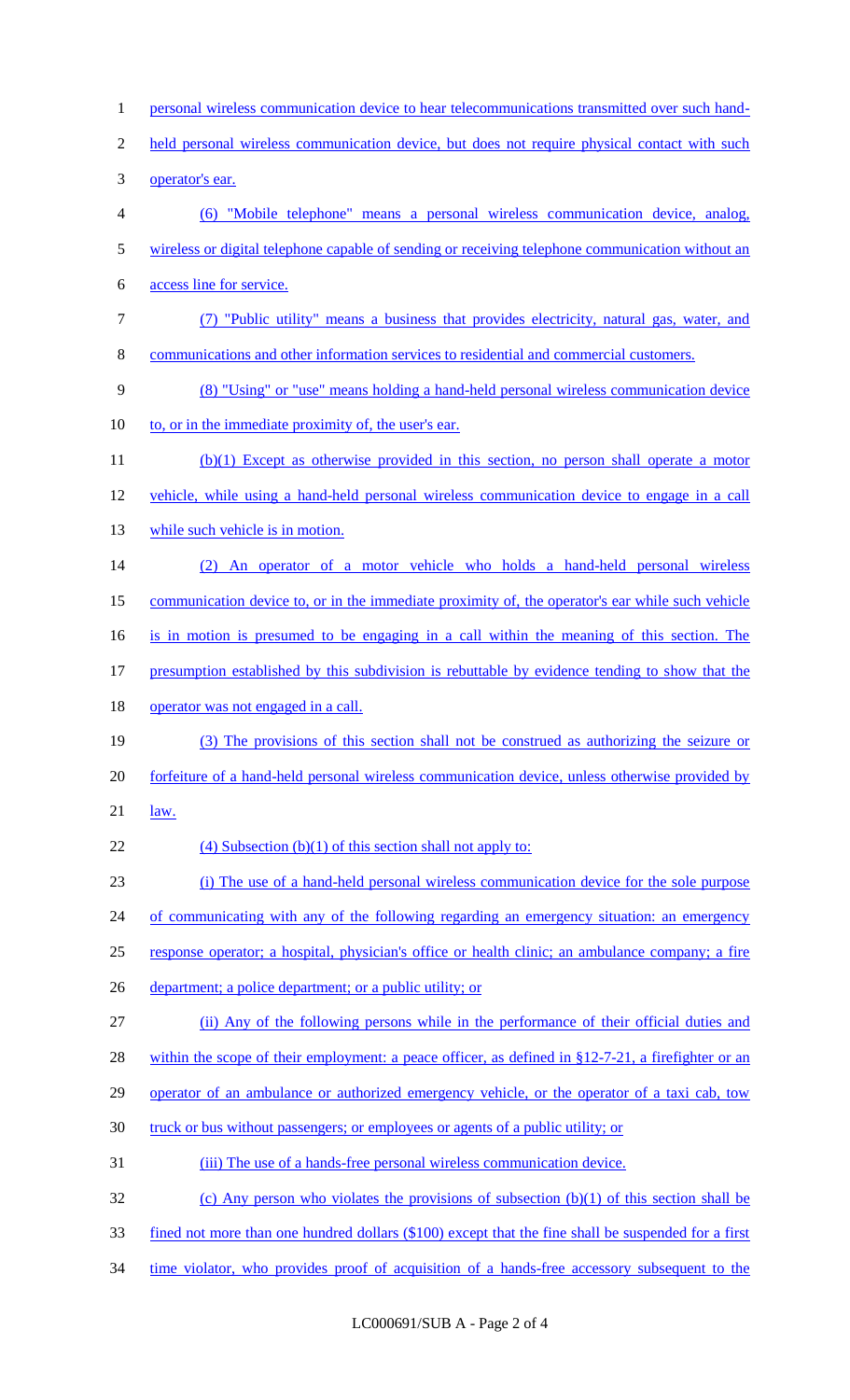- 1 violation, but prior to the imposition of a fine.
- 
- 2 SECTION 2. This act shall take effect on June 1, 2018.

======== LC000691/SUB A ========